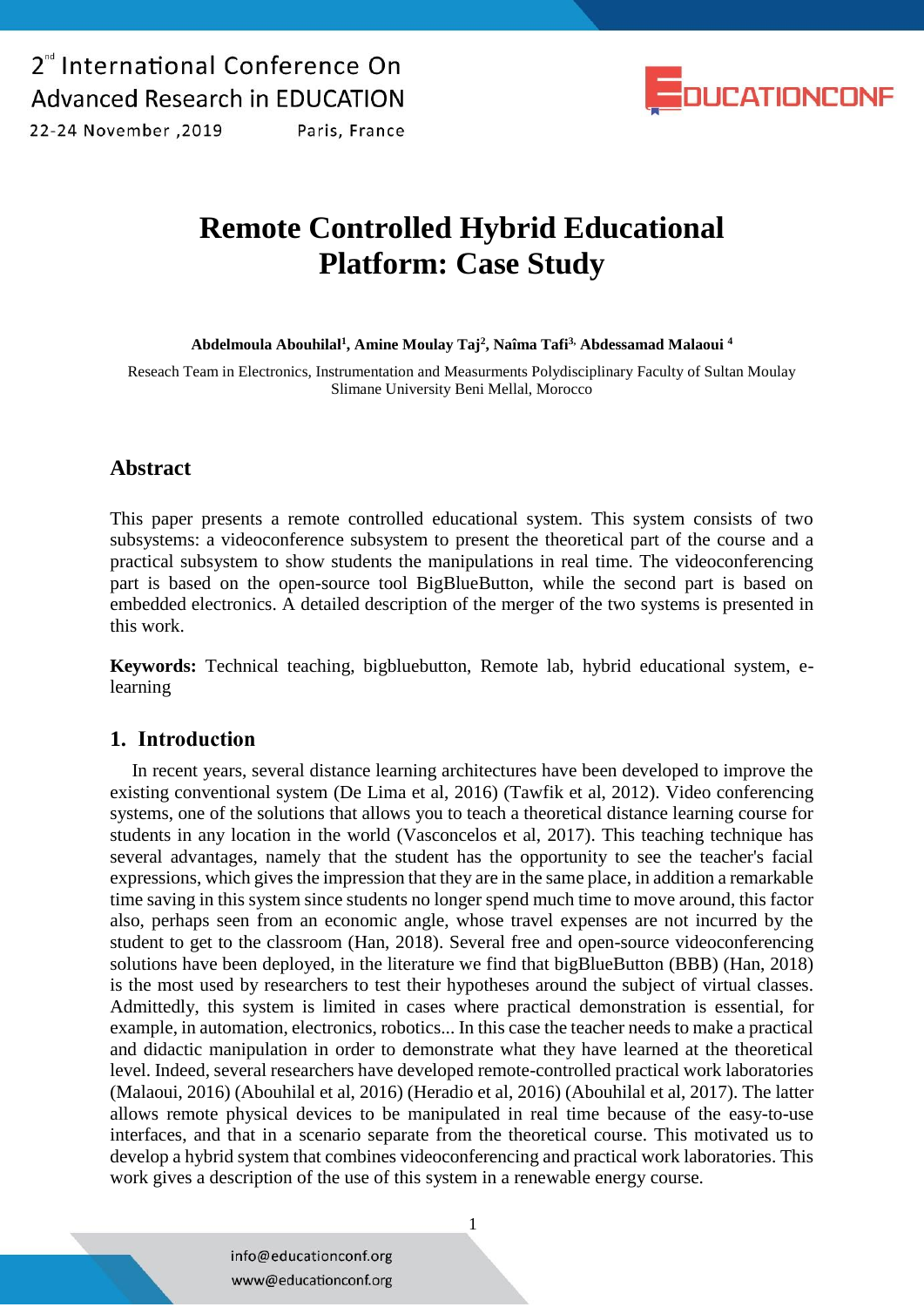## 2<sup>nd</sup> International Conference On **Advanced Research in EDUCATION**



22-24 November , 2019 Paris, France

## **2. Materials and Methods**

#### **2.1 Technology background**

*Figure 1: Figure description (TNR 10pt., centered, italics)*



Distance students can attend the theoretical course presented by the teacher via the videoconferencing system hosted on the institution's server. The teacher can connect to the laboratory server to start a session of practical remote manipulation when explaining it. In addition, he has the possibility to give a student the right to demonstrate, the latter will share his BigBlueButtion screen and connect to the laboratory server to remotely manipulate the practical work as shown in Fig.1.

#### **2.2 Pedagogical use**

The use of this hybrid system is gradually being implemented in 2 stages. In the first step, the teacher presents the theoretical course with videoconferencing until it reaches the part where there is a need to present practical experience. In this second step, he connects to the interface of the practical manipulation, then explains to the students the different components of the interface. Thereafter, he or she conducts the experiment and interprets the results obtained.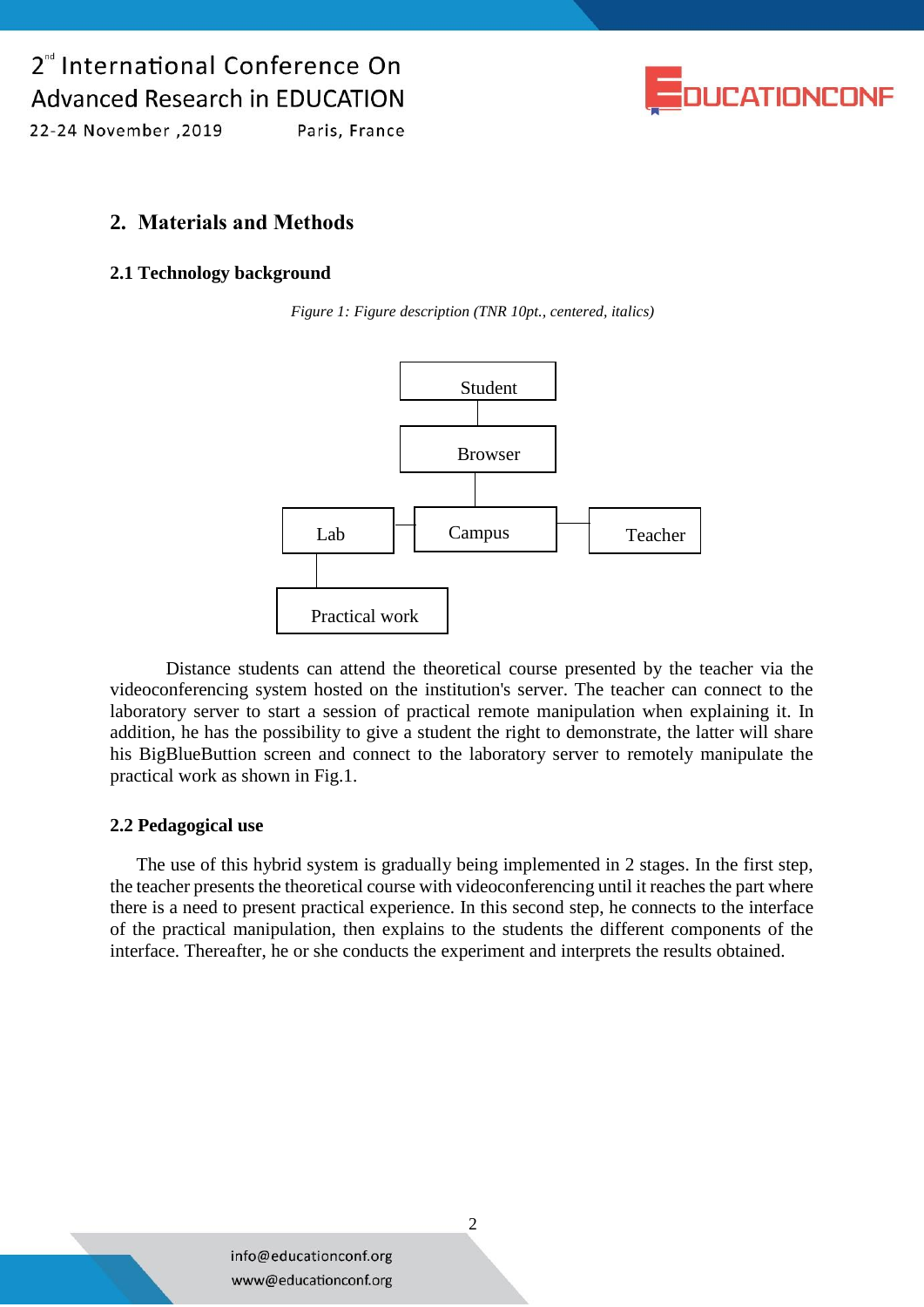# 2<sup>d</sup> International Conference On **Advanced Research in EDUCATION**



2019, 2012 November

Paris, France

#### *Figure 2: Bigbluebutton interface*



#### **2.3 Description of the system**

#### **2.3.1 Platform**

In this section we will describe the developed hybrid system, which is in this case used for teaching a renewable energy course with experience in measuring the characteristics of a photovoltaic solar panel, a detailed description of this manipulation is present in our previous work.

#### **2.3.2 Hardware and software**

• Hardware

Acquisition card (Arduino uno)

Raspberry Pi

Server Lab

Camera video

Solar panel

• Software

MATLAB

Arduino 1.6.5

info@educationconf.org www@educationconf.org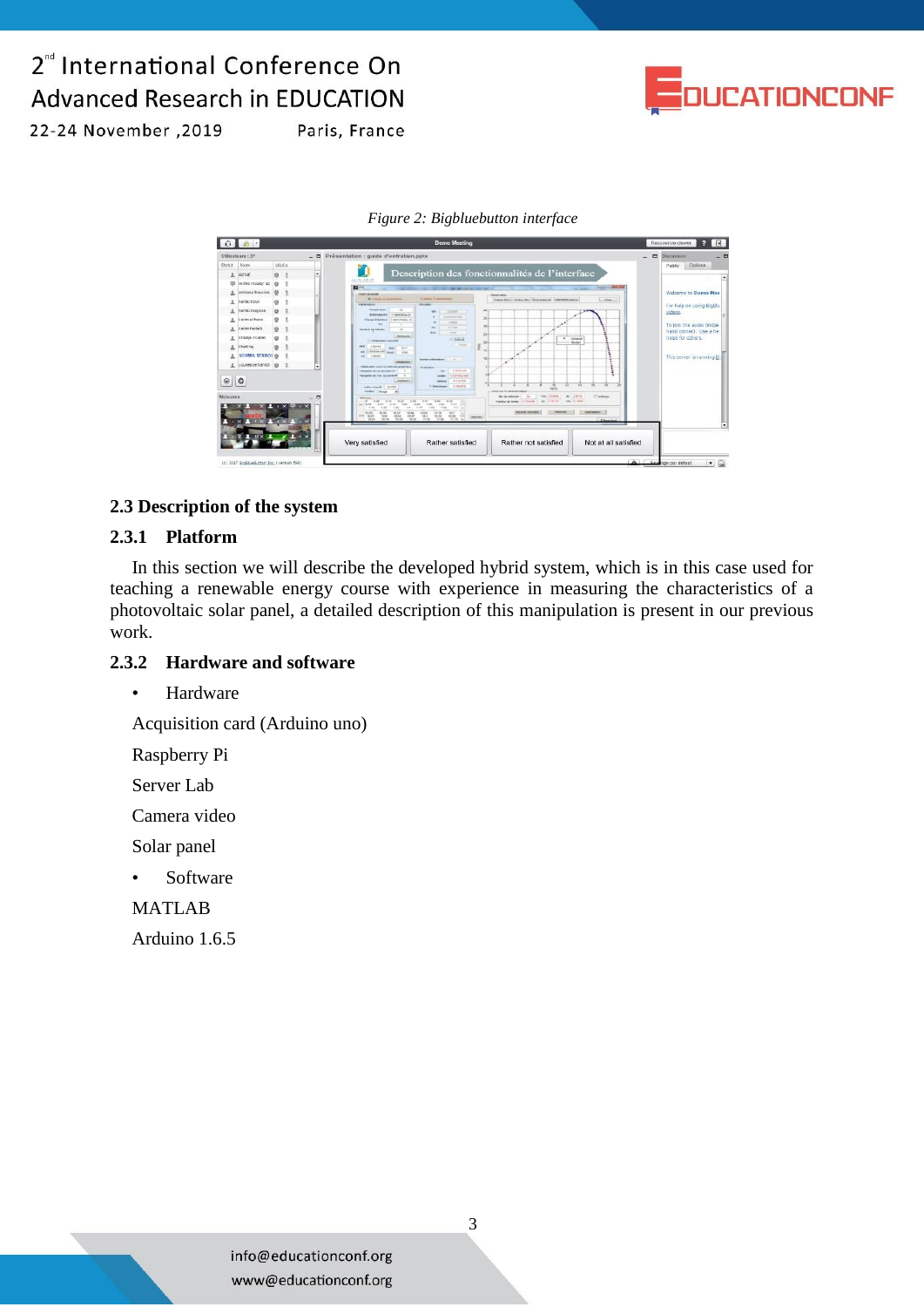# 2<sup>nd</sup> International Conference On **Advanced Research in EDUCATION**



2019, 2012 November

Paris, France

*Figure 3: Developed practical work*



#### **2.3.3 User interface**

The user interface of the developed system is customized as a MATLAB application that contains an algorithm for extracting the characteristics of a solar panel. Using this interface, the teacher and students can trace the characteristic  $I = f(V)$  with the parameters measured in real time via the practical work acquisition card as shown in fig.3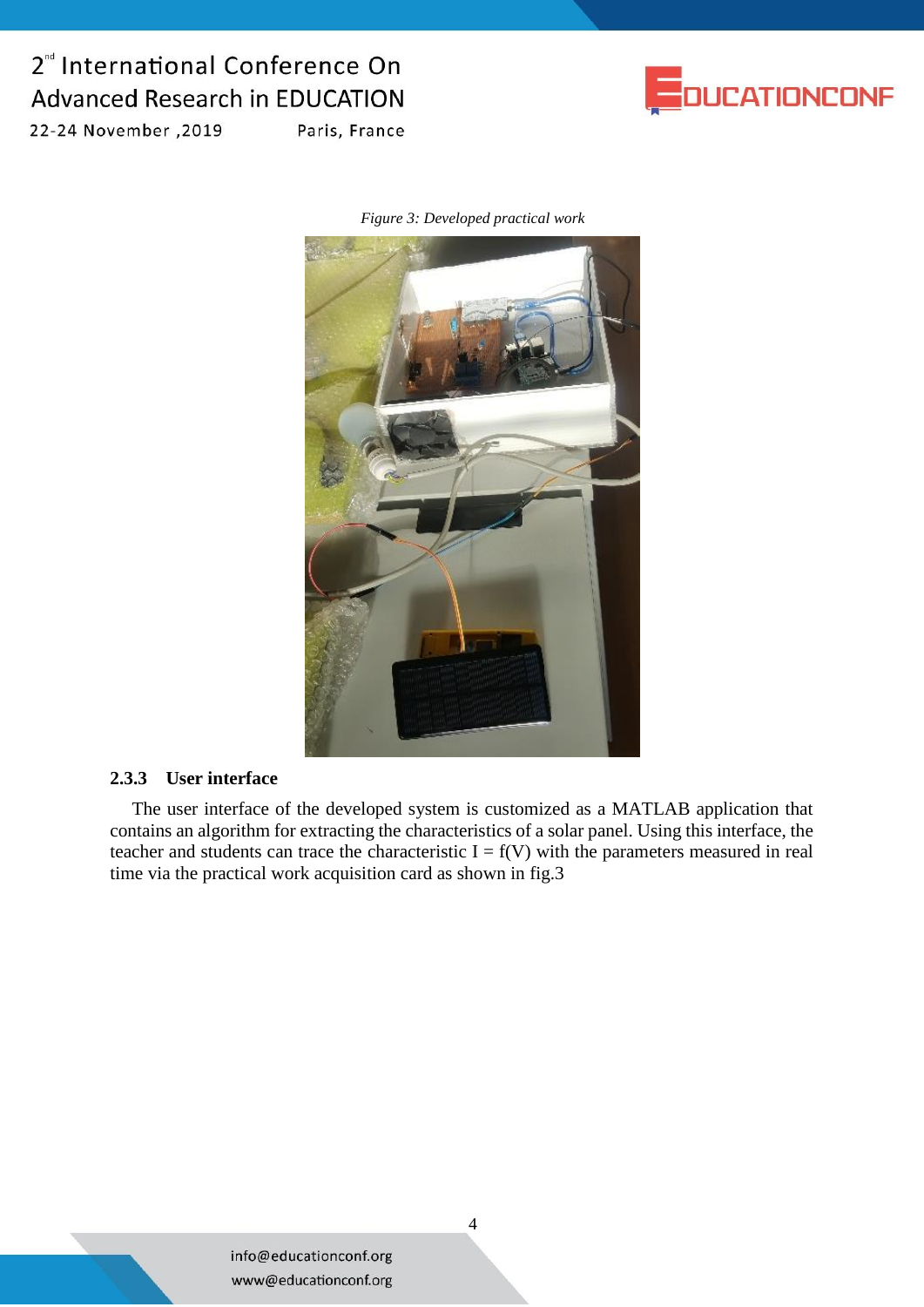# 2<sup>rd</sup> International Conference On **Advanced Research in EDUCATION**



22-24 November , 2019

C 0 172.16.195.138/clent/BigB) ■副☆ ③  $26.8<sub>1</sub>$ Recourse date 2 3 **FB**  $= 0$ Texentation MATLAB PNC  $=$ Discussi ÎФ. Public Options @ Associatestrat.g  $16:20$ A AREN MOULAY TA O  $Cau$ 图 youtes chath | ● 图 图 For help on using BigBlueButton see these (short) tutorial videos  $-$  vetex<br> $-$  Vade .<br>the bridge click the<br>the assist causing b 1975296-00 1,3998 ver is nutering BigBlueButto 17:35 ÷ salamo alikom E  $16:34$ Theor Bonjour tout le monde  $-514$  $| \cdot |$  0  $\Phi^1_0$ w **Norders** Elianove  $\begin{array}{r} 0.7015 \\ 0.754 \\ 1.61 \\ 1.61 \end{array}$  $\begin{array}{r} 0.7626 \\ 0.7626 \\ 0.5128 \\ 0.512 \end{array}$  $\begin{array}{r} 0.757 \\ 0.728 \\ 0.976 \end{array}$ Ì Vrai 100% 0% Faux 0 Envoyer



Paris, France

### **3. Results and discussion**

This technique uses a hybrid system for distance learning, teaching technical disciplines that require experimentation. Unlike the traditional method of courses which depends on the presence of the teacher and students in the same room for a theoretical course and then, they must move to the room of practical work with all the risks that come into play when using highrisk equipment. Indeed, this system has shown several advantages on the scale:

• Pedagogical: the teacher can clarify phenomena encountered during the course with real time experience and simultaneously with the theoretical course.

Logistics: the administrative staff would no longer need to schedule classrooms for hundreds of people.

• Economic: Institutions in developing countries will no longer need to spend and invest in expensive machinery and equipment for practical work due to the feasibility of easily replicating manipulations. On the other hand, students and teachers no longer had to pay travel expenses to the institution.

• Social: people with reduced mobility can also benefit from this system as they can take the course from home.

• Time: this system saves a considerable amount of time thanks to its availability 24 hours a day, 7 days a week.

> info@educationconf.org www@educationconf.org